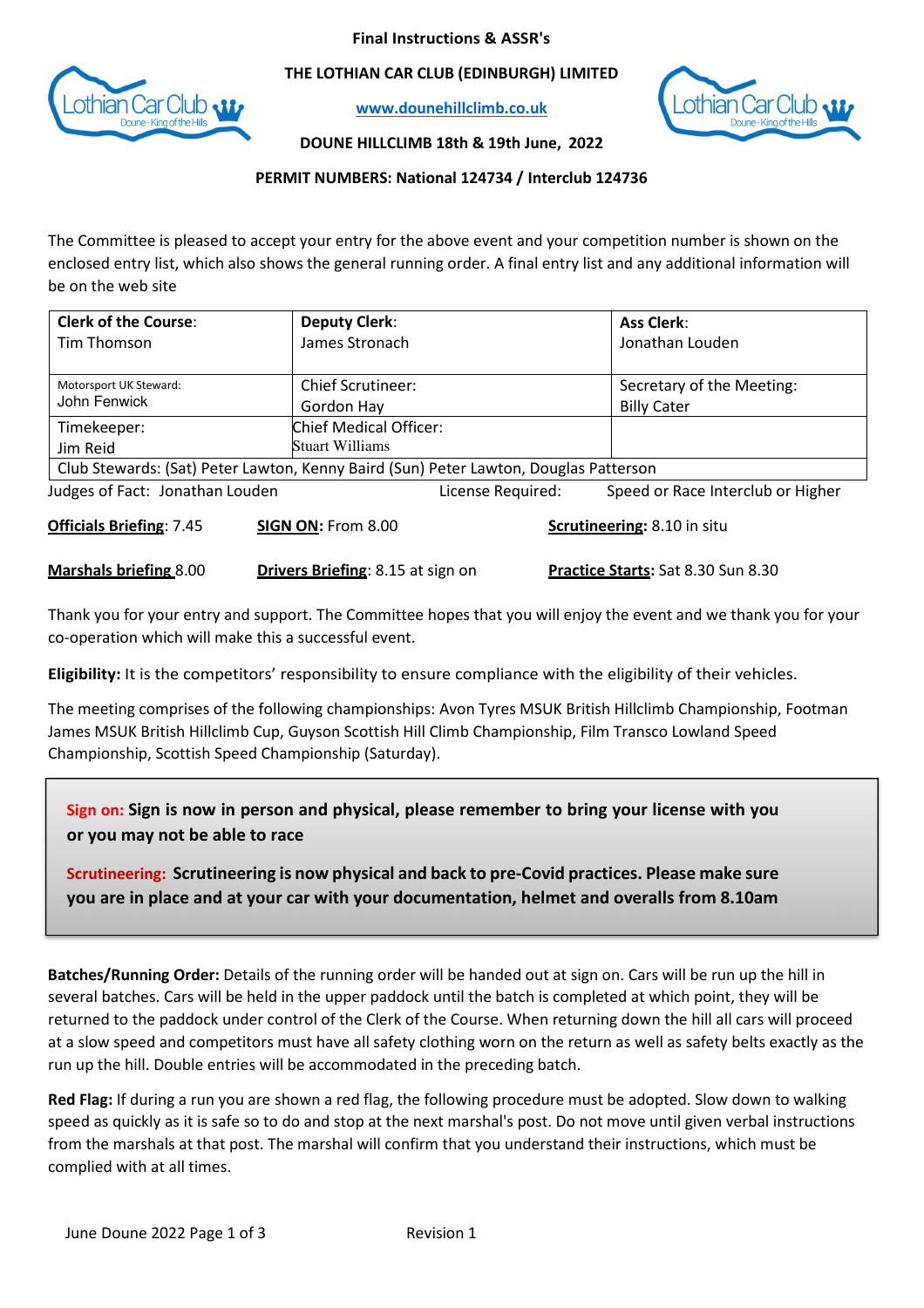Tyre Warming: A designated tyre warming area will be marked before the start line by traffic cones beside the track. Tyre warming will only be permitted within this area. As this regulation has been introduced on safety grounds, it will be strictly enforced and your co-operation would be appreciated. All tyre protection must be removed prior to leaving the paddock.

Car Numbers: For safety reasons numbers of 6" minimum height must be displayed on both sides of each car so that they are clearly visible from the marshal posts located on both the left and right of the track. A limited supply of black & white numbers will be available at sign-on.

Motorsport UK Year Book: The meeting will be held under the General Regulations of Motorsport UK (incorporating the provisions of the International Sporting Code of the F.I.A.), the Supplementary Regulations and any written instructions that the organising club may issue for the event.

Newcomers: All drivers who are new to Doune are requested to make themselves known to the secretary of the meeting.

Paddock: The paddock is the field to the left of the driveway with access through the gate about halfway along the drive. Competition cars should be parked in accordance with the numbered markers which will be laid out on Friday. One support vehicle OR trailer is permitted in the paddock parked behind the competition car. All other trailers, caravans and support vehicles should be parked in the second field to the right of the driveway, with access through the gate past the paddock entrance. NO trailers or support vehicles are to be left in the Antique Centre car parks AT ANY TIME. Please keep the gate to the camping field clear and do not park within 20 metres as we may need to turn a bus.

Oil Disposal: Please remove all waste oil in a sealed container and dispose of properly. There is no facility on site all waste oil must be taken away from site.

Litter: Black bags for rubbish are available from the Secretary of the Meeting's office free of charge. Please remove all your litter and waste from the paddock and camping area and deposit it in the skip.

Health and Safety: Legislation requires us to have a Health & Safety Plan. The competitor's supplement will be displayed at Signing-On, and copies are available from the office. By signing-on, all competitors and officials are acknowledging that they have read and understood the supplement.

Tyres: The use of List 1a & 1b tyres is permitted by those competing in the Scottish Hill Climb Championship and Lowland Championship in the Road and Modified car classes.

Methanol: Cars using methanol must use an additive such that the flame is coloured

Drones - as a Motorsport UK licenced event the use of Drones is prohibited anywhere on site.

Commercial use must be authorised by the CoC prior to use.



Awards: Awards will be presented at the end of each meeting.

Caravans/Motor Homes/Tents: No fee will be charged for overnight camping providing you are attending the event with a competitor, a donation to club funds may be made to the scouts on the entrance as all donations are gratefully received as you know most venues charge £5-£20 for this so we thank you for your generosity. Should you wish to arrive before Friday lunchtime, please be aware that access due to setup may be limited, check with a member of the club before setting up pitch. The caravan and camping area is now available until 10am on the Monday morning. Please make sure that the field is left clear of rubbish when you leave.

The landowners at Doune have requested that no caravans, motor homes, support vehicles or tents be situated on top of the knoll inside the first gate of the trailer paddock. Please comply with this request, otherwise you will be asked to move your vehicle.